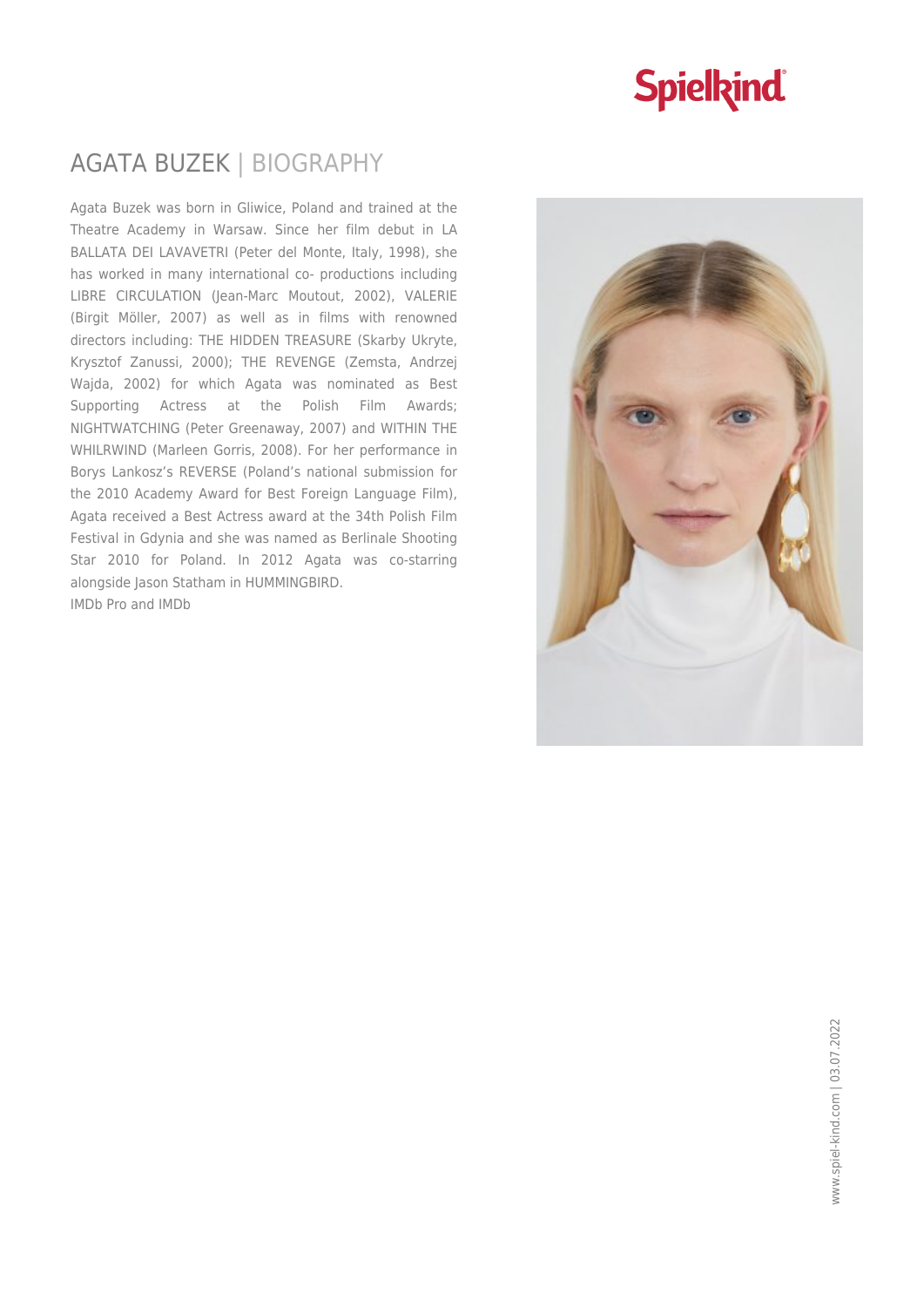# **Spielkind**

## Agata Buzek | CV

FEATURE | TELEVISION 2021 | Das Netz - Prometheus | TV series | Director: Andreas Prochaska, Daniel Prochaska | MR Film, Sommerhaus Serien, Red Bull Media House, Beta Film | ARD Degeto, Servus TV 2020 | Paradis Sale | feature film | Director: Bertrand Mandico | Ecce Films 2019 | Tak ma byc | feature film | Director: Lukasz Grzegorzek | Koskino Natalia Grzegorzek 2019 | The Pit | feature film | Director: Dace Puce | Marana Production, Inland Film Company 2019 | Dune Dreams | feature film | Director: Samuel Doux | Avenue B Productions, Frakas Productions, Vito Films 2019 | Erotica 2022 | feature film | Director: Olga Chajdas, Katarzyna Adamik, Anna Kazejak, Anna Jadowska | Friends With Benefits Studio, Netflix | Netflix 2019 | Schlaf | feature film | Director: Michael Venus | Junafilm 2018 | High Life | feature film | Director: Claire Denis | Pandora Film Produktion, Alcatraz Film, The Apokalypse Films, Madants, Andrew Lauren Productions, Arte France Cinéma, ZDF, Canal+, Ciné+, Wild Bunch | Pandora Film, Polyfilm Verleih, Wild Bunch 2017 | The Man with the Magic Box | feature film | Director: Bodo Kox | Alter Ego Pictures 2016 | The Innocents | feature film | Director: Anne Fontaine | Aeroplan Film, France 2 Cinéma, Mandarin Films, Mars Films, Scope Pictures 2015 | 11 Minutes | feature film | Director: Jerzy Skolimowski | Element Pictures 2014 | I'll Be Home Soon | short | Director: James Everett | One Big Mop 2013 | Redemption | feature film | Director: Steven Knight | Shoebox Films, IM Global, Lionsgate | 20th Century Fox 2013 | Walesa | feature film | Director: Andrzej Wajda | Akson Studio 2012 | Father, Son and Holy Cow | feature film | Director: Radek Wegrzyn 2011 | In The Bedroom | feature film | Director: Tomasz Wasilewski 2011 | Lena | feature film | Director: Christophe van Rompaey | Isabella Films 2011 | Getsemani | TV movie | Director: Waldemar Krzystek 2009 | Within the Whirlwind | feature film | Director: Marleen Gorris | Yeti Films 2009 | Reverse | feature film | Director: Borys Lankosz | Kadr | won 5 Polish Film Awards (and 4 nominations) 2008 | Teraz albo nigdy! | TV series | Director: Grzegorz Kuczeriszka | 22 episodes 2008 | Polizeiruf 110 - "Eine Maria aus Stettin" | TV series | Director: Stephan Wagner | Allmedia Pictures | NDR 2008 | Internal Voices | TV movie | Director: Krzysztof Zanussi 2007 | Nightwatching | feature film | Director: Peter Greenaway 2007 | Tatort - "Fettkiller" | TV series | Director: Ute Wieland | SWR 2007 | Tajemnica Twierdzy Szyfrów | TV series | Director: Adek Drabinski, Boguslaw Woloszanski | TVP 2007 | Ekipa | TV series | Director: Magdalena Lazarkiewicz, Agnieszka Holland 2006 | Valerie | feature film | Director: Birgit Möller | credofilm 2006 | Rys | feature film | Director: Stanislaw Tym 2004 | Paparazzo | TV movie | Director: Alan Smithee | WDR 2004 | Ivan the Terrible | TV movie | Director: Karen Kelly | BBC 2003 | Die Reise | feature film | Director: Pierre Koralnik 2003 | Glina | TV series | Director: Wladyslaw Pasikowski 2002 | The Revenge | feature film | Director: Andrzej Wajda 2001 | Libre circulation | TV movie | Director: Jean-Marc Moutout | arte 2001 | Doppelter Einsatz | TV series | Director: Thorsten Näter | RTL 2000 | The Hidden Treasure | feature film | Director: Krzysztof Zanussi | TVP 1999 | The Gateway of Europe | feature film | Director: Jerzy Wójcik 1998 | La ballata dei lavavietri | feature film | Director: Peter del Monte 1997 | Love me and do what ever you want | feature film | Director: Robert Glinski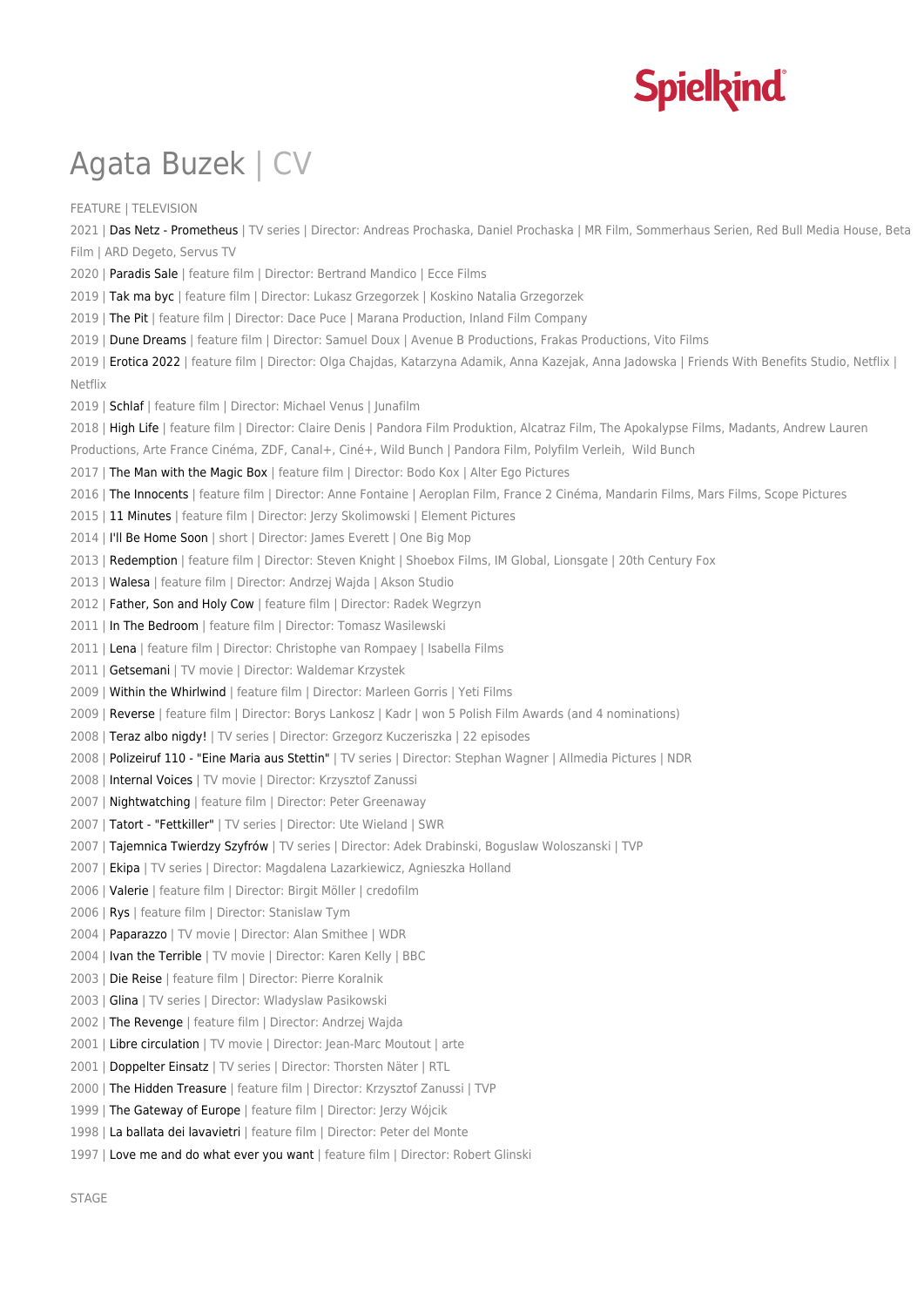- 2015 | The French | theatre | Director: Krzysztof Warlikowski | A coproduction by Ruhrtriennale and Nowy Teatr with Théâtre National de Chaillot
- (Paris), Comédie de Genève, Comédie de Clermont-Ferrand, le Filature (Mulhouse), le Parvis Scène Nationale Tarbes Pyrénées
- 2014 | Der Idiot | theatre | Director: Igor Gorzkowski | Teatr Soho
- 2011 | Die Mätresse des Königs | theatre | Director: Dieter Wedel | Zwingerfestspiele | Sommerfestspiele Dresden
- 2010 | The Delhi Dance | theatre | Director: Ivan Vyrypaiev | Nationalteater
- 2008 | Trip '71 | theatre | Director: Igor Gorzkowski | Teater Kolo
- 2007 | Don Giovanni | theatre | Director: Gregorz Jarzyna | Teater TR Warszawa§
- 2007 | Yellow Arrow | theatre | Director: Igor Gorzkowski | Teater Kolo
- 2006 | Three Sisters | theatre | Director: Natascha Brook | Teater Polonia
- 2005 | Peer Gynt | theatre | Director: Narek Woloszanski | Teatr Montownia, Warsaw
- 2005 | Funerals | theatre | Director: Pawel Aigner | Nationaltheatre, Warsaw
- 2001 | Le Libertin | theatre | Director: Wojciech Adamczyk | Teater Ateneum
- 2001 | Sfidrygailow | theatre | Director: Andrzei Domagalik | Teater Powszechny
- 1999 | Miss Dulska's Morality | theatre | Director: Tomasz Zygadlo | Teater Ateneum

#### AWARDS

won second Orzeł (Eagle) – Polish Film Academy Award for the role of Joanna "Jo" Lisiecka in "My wonderful life" by Łukasz Grzegorzek Eagle Award (Polish Film Award) 2010: won 'best actress' for REVERSE

Polish Film Festival 2009: won 'best actress' for REVERSE

Eagle Award (Polish Film Award) 2003: nom. 'best supporting actress' for THE REVENGE